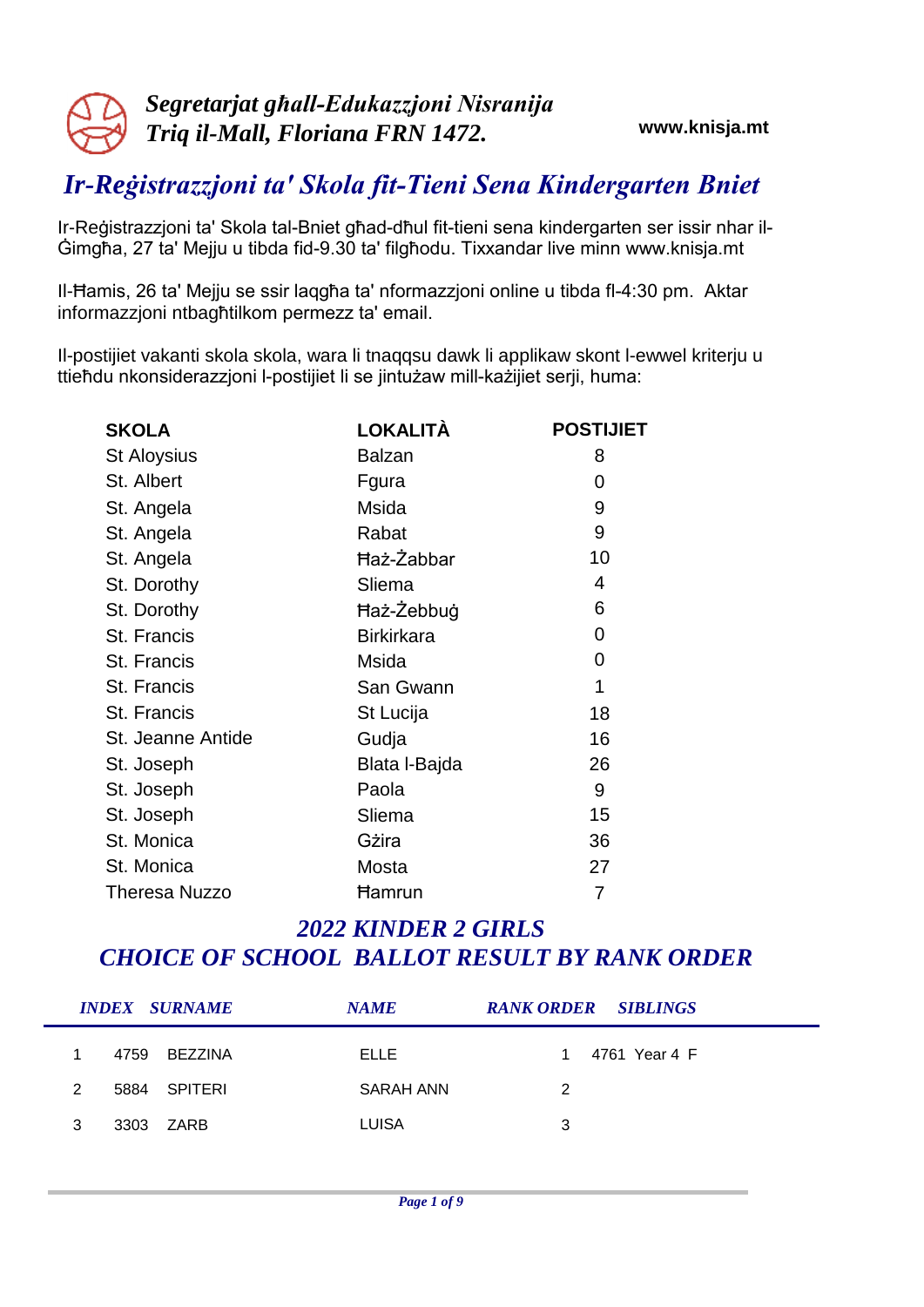|                |      | <b>INDEX SURNAME</b>   | <b>NAME</b>          | <b>RANK ORDER SIBLINGS</b> |                 |  |
|----------------|------|------------------------|----------------------|----------------------------|-----------------|--|
| $\overline{4}$ | 4171 | <b>CUTAJAR</b>         | <b>AALIYAH MARIE</b> | $\overline{4}$             |                 |  |
| $\overline{5}$ | 4400 | <b>GRIMA</b>           | <b>ELISSA MAE</b>    | $5\phantom{.0}$            |                 |  |
| $\,6$          | 5489 | AZZOPARDI              | <b>AIVY</b>          | $\,6\,$                    |                 |  |
| $\overline{7}$ | 3375 | <b>GALEA</b>           | <b>KATRINA</b>       | $\overline{7}$             |                 |  |
| 8              | 4646 | <b>BORG</b>            | ELEANOR VICTO        | 8                          |                 |  |
| 9              | 3978 | CALLEJA                | <b>TIFFANY</b>       | $\boldsymbol{9}$           |                 |  |
| 10             | 3585 | <b>CAMILLERI</b>       | ANA                  | 10                         |                 |  |
| 11             | 5124 | <b>AGIUS</b>           | LOUNA                | 11                         |                 |  |
| 12             | 6109 | <b>TABONE</b>          | KATRINA              | 12                         | 6111 Kinder 1 M |  |
| 13             | 6134 | <b>BONNICI COLOMBO</b> | <b>JOY</b>           | 13                         |                 |  |
| 14             | 3685 | <b>GALEA</b>           | JULIA-MARIE          | 14                         |                 |  |
| 15             | 3506 | SAMMUT                 | <b>MANUELA</b>       | 15                         |                 |  |
| 16             | 5779 | <b>RAFIQUE</b>         | <b>MARY LOURDES</b>  | 16                         |                 |  |
| 17             | 4462 | ZARB                   | <b>JULIET</b>        | 17                         |                 |  |
| 18             | 3046 | <b>FALZON</b>          | MIA                  | 18                         |                 |  |
| 19             | 3235 | HILI                   | <b>KATE</b>          | 19                         |                 |  |
| 20             | 3759 | LIDDELL                | <b>EMMA</b>          | 20                         |                 |  |
| 21             | 5558 | <b>MERCIECA</b>        | <b>MARTINA</b>       | 21                         |                 |  |
| 22             |      | 3018 ATTARD            | <b>AURORA MARIA</b>  | 22                         |                 |  |
| 23             | 5622 | HILI                   | <b>LORA</b>          | 23                         |                 |  |
| 24             | 1328 | SALIBA                 | <b>KATE</b>          | 24                         |                 |  |
| 25             | 5201 | VASSALLO               | <b>EVA</b>           | 25                         |                 |  |
| 26             | 5060 | <b>CASSAR DIMECH</b>   | <b>ELLIE GEORGIE</b> | 26                         |                 |  |
| 27             | 5493 | MULVANEY               | <b>KENZIE</b>        | 27                         |                 |  |
| 28             | 3951 | CHAPPELL               | <b>GAIA FAE</b>      | 28                         |                 |  |
| 29             | 4566 | <b>GRECH</b>           | <b>JADE MARIE'</b>   | 29                         |                 |  |
| 30             | 5990 | <b>GALEA</b>           | ARIELLE              | 30                         |                 |  |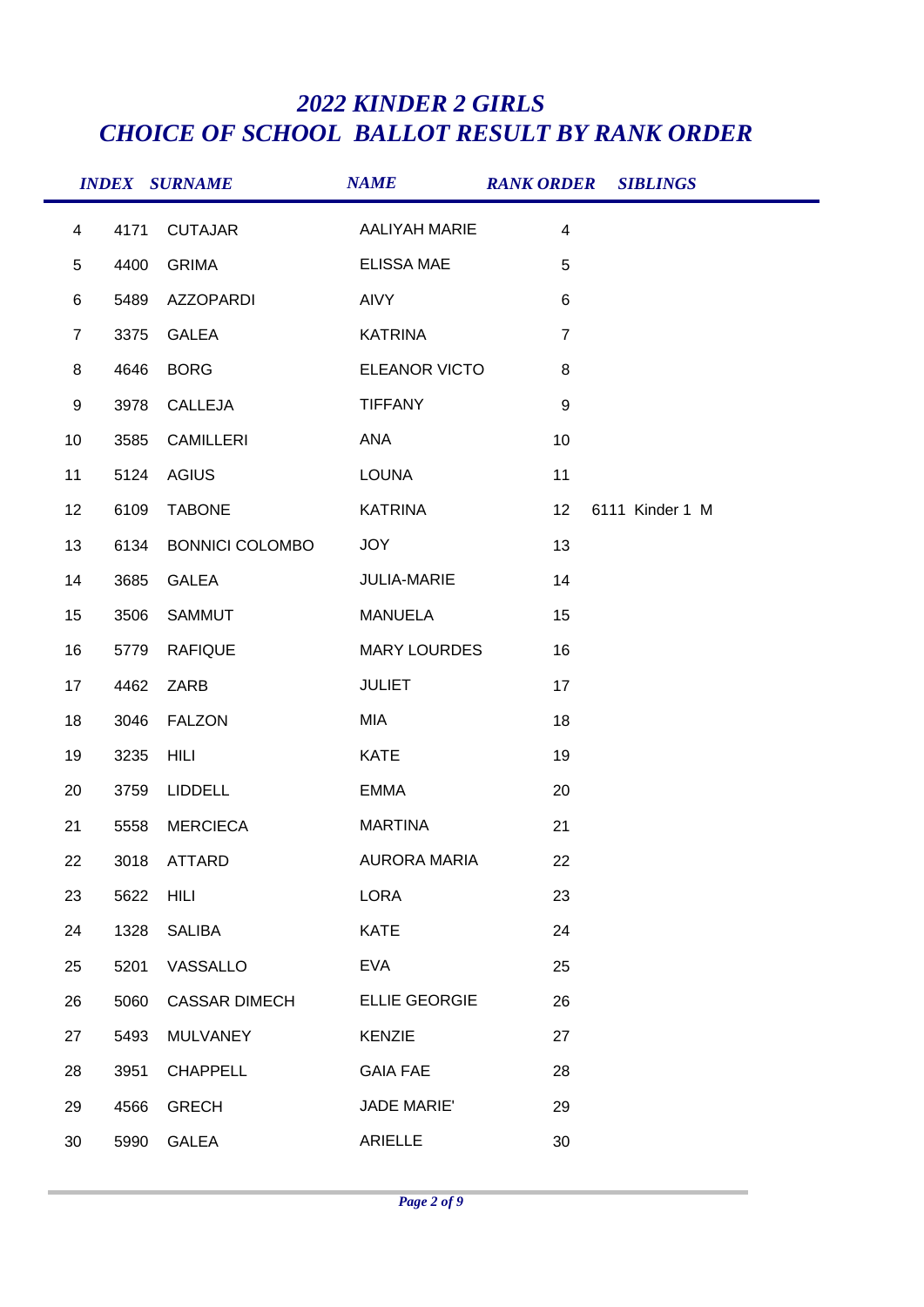|    |      | <b>INDEX SURNAME</b>    | <b>NAME</b>        | <b>RANK ORDER SIBLINGS</b> |                 |
|----|------|-------------------------|--------------------|----------------------------|-----------------|
| 31 | 5518 | AGIUS                   | CARLA              | 31                         |                 |
| 32 | 5195 | <b>SPITERI</b>          | <b>EVE</b>         | 32                         |                 |
| 33 | 5906 | <b>XERRI</b>            | VALENTINA          | 33                         |                 |
| 34 | 2144 | <b>GATT LONFAT</b>      | <b>AMELIA HOPE</b> | 34                         |                 |
| 35 | 3100 | MARMARA                 | <b>MEG</b>         | 35                         |                 |
| 36 | 3447 | <b>GALEA</b>            | <b>SHELBY</b>      | 36                         |                 |
| 37 | 1976 | CARUANA                 | MARAYA             | 37                         |                 |
| 38 | 5270 | DEGUARA                 | <b>STELLA</b>      | 38                         |                 |
| 39 | 4621 | <b>MIFSUD</b>           | <b>THEA</b>        | 39                         | 4526 Kinder 2 F |
| 40 | 4526 | <b>MIFSUD</b>           | <b>THAIS</b>       | 39                         | 4621 Kinder 2 F |
| 41 | 3557 | <b>GRIMA</b>            | <b>JULIYA</b>      | 40                         |                 |
| 42 | 2009 | CAMILLERI               | <b>NICOLE</b>      | 41                         |                 |
| 43 | 1348 | CARUANA                 | <b>CLARA</b>       | 42                         |                 |
| 44 | 4268 | <b>ZAMMIT GRIOLI</b>    | KATALEYA           | 43                         |                 |
| 45 | 3490 | SULTANA                 | LEAH               | 44                         |                 |
| 46 | 5028 | <b>ELLUL</b>            | <b>MARTINA</b>     | 45                         |                 |
| 47 | 5935 | <b>SCIBERRAS</b>        | TEZARA             | 46                         |                 |
| 48 | 3676 | <b>BEZZINA</b>          | <b>LYLA</b>        | 47                         |                 |
| 49 |      | 3326 SPITERI            | <b>VALENTINA</b>   | 48                         |                 |
| 50 | 4111 | CAUCHI                  | MIKAELA MARIE      | 49                         |                 |
| 51 | 5605 | AQUILINA                | LAYLA              | 50                         |                 |
| 52 | 3897 | AZZOPARDI               | LENA               | 51                         |                 |
| 53 | 4070 | ABELA                   | <b>HAZEL</b>       | 52                         |                 |
| 54 | 5939 | LASHTAR                 | <b>DONIA</b>       | 53                         |                 |
| 55 | 5441 | <b>GRECH CAMILLERI</b>  | <b>ELIZA MARIE</b> | 54                         |                 |
| 56 | 3518 | RODRIGUEZ SCHRANE JULIA |                    | 55                         |                 |
| 57 | 4251 | <b>BORG</b>             | EMA                | 56                         |                 |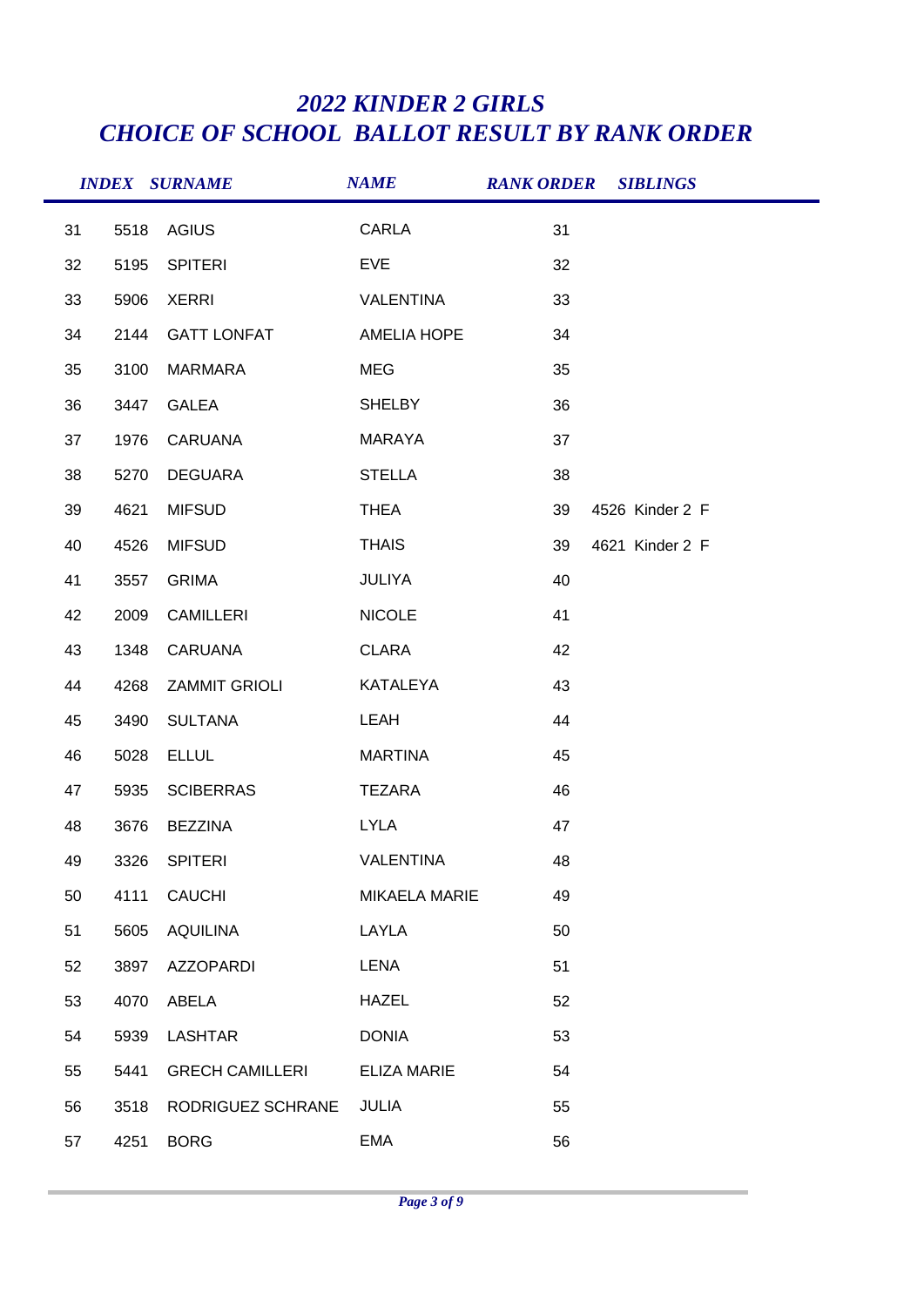|    |      | <b>INDEX SURNAME</b>   | <b>NAME</b>        |    | <b>RANK ORDER SIBLINGS</b> |
|----|------|------------------------|--------------------|----|----------------------------|
| 58 | 3885 | AZZOPARDI              | <b>ELISHIA</b>     | 57 |                            |
| 59 | 3385 | SULTANA AYRAPETYA      | <b>MARIA</b>       | 58 |                            |
| 60 | 3187 | <b>SCICLUNA FRENDO</b> | <b>EMILY</b>       | 59 |                            |
| 61 | 5216 | <b>DRAGAN</b>          | MIA                | 60 |                            |
| 62 | 3340 | VELLA                  | AMY                | 61 |                            |
| 63 | 3431 | <b>FARRUGIA GRIXTI</b> | <b>LEAH</b>        | 62 |                            |
| 64 | 5772 | <b>PISANI</b>          | <b>TASHA-MARIE</b> | 63 |                            |
| 65 | 3808 | CALLEJA                | <b>SOPHIE</b>      | 64 |                            |
| 66 | 3862 | <b>GRECH</b>           | <b>MARIA</b>       | 65 |                            |
| 67 | 3672 | <b>BUTTIGIEG</b>       | <b>MARTINA</b>     | 66 |                            |
| 68 | 6031 | <b>FENECH</b>          | <b>BLAKE</b>       | 67 |                            |
| 69 | 3128 | <b>GALEA</b>           | MARTA JO           | 68 |                            |
| 70 | 3789 | CARDONA                | <b>NICOLETTE</b>   | 69 |                            |
| 71 | 3953 | <b>BOWD</b>            | <b>MAISEY</b>      | 70 |                            |
| 72 | 5569 | <b>MIFSUD</b>          | <b>ELIZA</b>       | 71 |                            |
| 73 | 4219 | SANTORO                | <b>STELLA</b>      | 72 |                            |
| 74 | 3306 | AZZOPARDI              | <b>ELISA</b>       | 73 |                            |
| 75 | 3635 | <b>BUGEJA</b>          | EMMA               | 74 | 3639 Year 1 M              |
| 76 | 5356 | <b>BORG</b>            | <b>CHARLOTTE</b>   | 75 | 5358 Form 1 F              |
| 77 | 5243 | <b>SAMMUT</b>          | <b>CHARLOTTE</b>   | 76 |                            |
| 78 | 3117 | <b>SCIBERRAS</b>       | <b>EMMA</b>        | 77 |                            |
| 79 | 5656 | <b>GATT STANYER</b>    | MAE                | 78 |                            |
| 80 | 4677 | <b>SPITERI</b>         | <b>FAITH</b>       | 79 |                            |
| 81 | 5445 | <b>SCICLUNA</b>        | <b>KATE</b>        | 80 |                            |
| 82 | 5304 | ABO SHAMALA            | <b>CHLOE</b>       | 81 |                            |
| 83 | 4147 | <b>SWAIN</b>           | <b>EMMA</b>        | 82 |                            |
| 84 | 4157 | <b>PSAILA</b>          | <b>ANA</b>         | 83 |                            |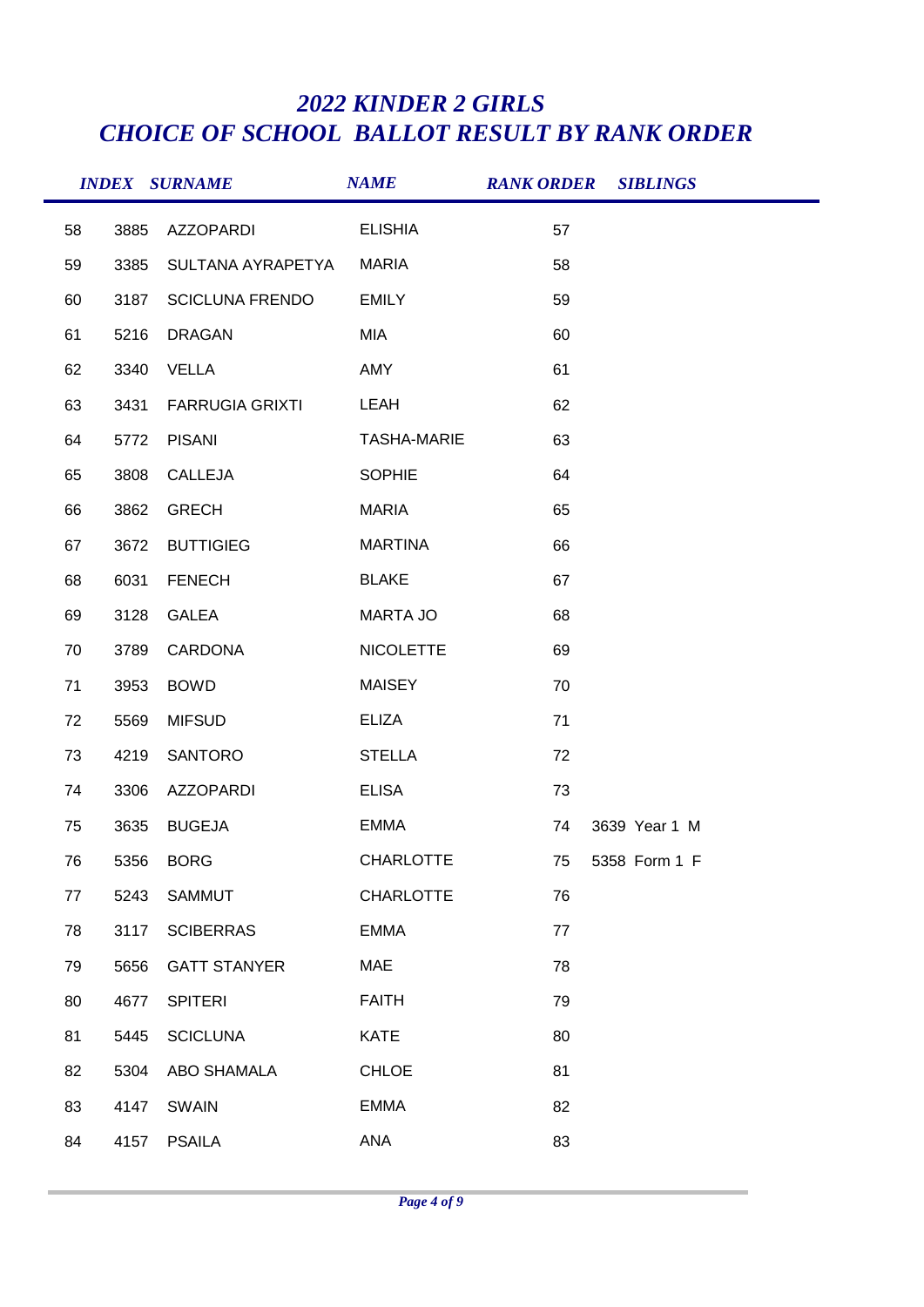|     |      | <b>INDEX SURNAME</b> | <b>NAME</b>          |     | <b>RANK ORDER SIBLINGS</b> |
|-----|------|----------------------|----------------------|-----|----------------------------|
| 85  | 3172 | <b>DEBONO</b>        | <b>MILLY ALEX</b>    | 84  |                            |
| 86  | 4086 | <b>GRECH</b>         | MILA                 | 85  |                            |
| 87  | 4833 | CESARE               | VALENTINA            | 86  |                            |
| 88  | 5196 | ZAMMIT FIORENTINO    | <b>BIANCA</b>        | 87  |                            |
| 89  | 4714 | <b>PACE</b>          | <b>GIULIA</b>        | 88  |                            |
| 90  | 4886 | BONETT LEONARDI      | LAURA                | 89  |                            |
| 91  | 3411 | CAMILLERI            | LEIA MAY             | 90  |                            |
| 92  | 3104 | FRENDO               | <b>CAELYNN TESSA</b> | 91  |                            |
| 93  | 3111 | <b>FARRUGIA</b>      | <b>ELANIA MAE</b>    | 92  |                            |
| 94  | 4161 | <b>BALZAN</b>        | EMILY                | 93  |                            |
| 95  | 4435 | ATTARD               | MAE AVERY            | 94  |                            |
| 96  | 4298 | <b>AGIUS</b>         | <b>KELSEY</b>        | 95  |                            |
| 97  | 5669 | <b>VELLA ALOISIO</b> | KATALEYA             | 96  |                            |
| 98  | 3858 | BARBARA              | <b>MATTEA</b>        | 97  |                            |
| 99  | 3017 | SAMMUT TESTA         | <b>GIULIA</b>        | 98  |                            |
| 100 | 4411 | <b>CASHA</b>         | <b>ELISA</b>         | 99  |                            |
| 101 | 5163 | <b>GRECH</b>         | MIA                  | 100 |                            |
| 102 | 4165 | <b>BONELLO</b>       | <b>BIANCA</b>        | 101 |                            |
| 103 | 5895 | <b>SCHEMBRI</b>      | <b>NORA</b>          | 102 | 828 Year 1 M               |
| 104 | 5751 | <b>BONNICI</b>       | JULIA                | 103 |                            |
| 105 | 4063 | <b>GAMBIN</b>        | <b>SHAIELLE</b>      | 104 |                            |
| 106 | 5468 | <b>GRIMA</b>         | EMILY                | 105 |                            |
| 107 | 5275 | <b>BORG</b>          | <b>SOPHIE</b>        | 106 |                            |
| 108 | 4628 | <b>EBEJER</b>        | <b>LORA</b>          | 107 |                            |
| 109 | 6010 | <b>BRIFFA</b>        | <b>AZELYA SALICE</b> | 108 |                            |
| 110 | 3869 | ABELA                | <b>JADE</b>          | 109 |                            |
| 111 | 3876 | VASSALLO             | <b>ALESSIA</b>       | 110 | 3881 Form 1 F              |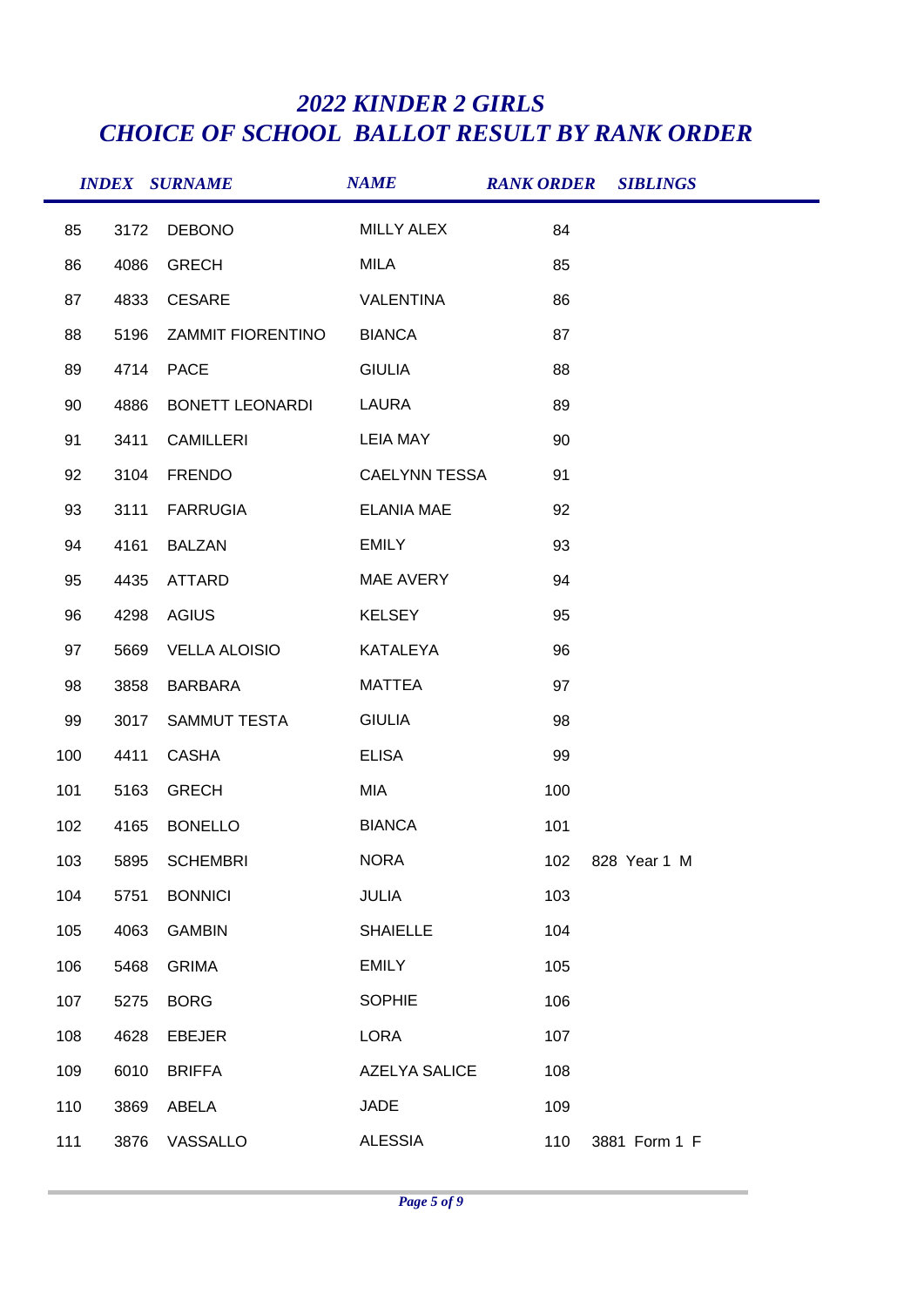|     |      | <b>INDEX SURNAME</b>      | <b>NAME</b>    | <b>RANK ORDER SIBLINGS</b> |                 |
|-----|------|---------------------------|----------------|----------------------------|-----------------|
| 112 | 2008 | <b>GALEA BIANCO</b>       | SOPHIE-LORA    | 111                        |                 |
| 113 | 5411 | CAMILLERI                 | MAY            | 112                        |                 |
| 114 | 5625 | PULLICINO ANASTASI        | <b>ROSIE</b>   | 113                        |                 |
| 115 | 2081 | <b>BUSUTTIL</b>           | AMY            | 114                        |                 |
| 116 | 4167 | <b>CAMILLERI BROCKWEL</b> | HARPER         | 115                        |                 |
| 117 | 5355 | <b>DEGABRIELE</b>         | LEAH           | 116                        |                 |
| 118 | 5984 | <b>DEGIORGIO</b>          | CARLA          | 117                        | 6002 Kinder 2 F |
| 119 | 6002 | <b>DEGIORGIO</b>          | LEAH           | 117                        | 5984 Kinder 2 F |
| 120 | 2105 | <b>BORG</b>               | <b>GEORGIA</b> | 118                        |                 |
| 121 | 3733 | <b>FARRUGIA</b>           | <b>KATE</b>    | 119                        |                 |
| 122 | 4164 | <b>BONNICI</b>            | MIA            | 120                        |                 |
| 123 | 5178 | CASSAR                    | <b>LEA</b>     | 121                        |                 |
| 124 | 5960 | <b>VELLA</b>              | <b>SARA</b>    | 122                        |                 |
| 125 | 4129 | <b>BONAVIA MONTFORT</b>   | <b>BERTA</b>   | 123                        |                 |
| 126 | 4176 | <b>BUTTIGIEG</b>          | LARA           | 124                        |                 |
| 127 | 5861 | ZAMMIT                    | <b>ELLA</b>    | 125                        |                 |
| 128 | 6156 | SAITTA                    | <b>SOFIA</b>   | 126                        |                 |
| 129 | 5825 | <b>SCICLUNA</b>           | <b>HEIDI</b>   | 127                        |                 |
| 130 |      | 4989 ABELA                | LISA-JO        | 128                        |                 |
| 131 | 4090 | CARUANA DEBONO            | <b>EVE</b>     | 129                        |                 |
| 132 | 3668 | BARRY                     | <b>NINA</b>    | 130                        |                 |
| 133 | 3423 | <b>STAFRACE</b>           | <b>NORA</b>    | 131                        |                 |
| 134 | 4706 | <b>CORTIS</b>             | ANA            | 132                        | 4709 Year 4 F   |
| 135 | 1129 | <b>MAGRO</b>              | <b>BROOKE</b>  | 133                        |                 |
| 136 | 4439 | <b>BUTTIGIEG</b>          | <b>JULIA</b>   | 134                        |                 |
| 137 | 4558 | <b>FARRUGIA</b>           | <b>ELLA</b>    | 135                        |                 |
| 138 | 4003 | <b>BUHAGIAR</b>           | MIA            | 136                        |                 |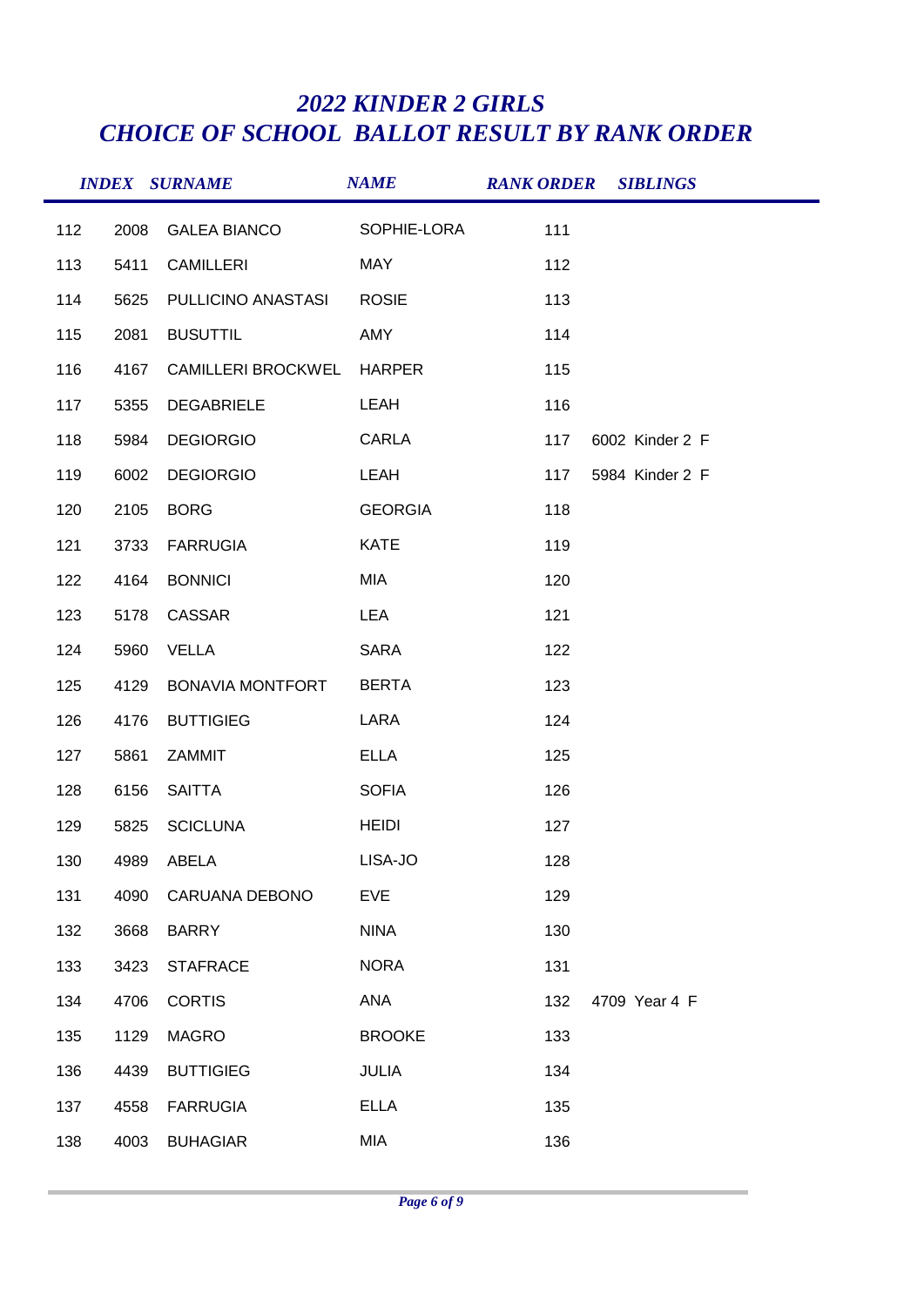|     |      | <b>INDEX SURNAME</b>  | <b>NAME</b>           | <b>RANK ORDER SIBLINGS</b> |  |
|-----|------|-----------------------|-----------------------|----------------------------|--|
| 139 | 5982 | <b>SCICLUNA</b>       | <b>EMMA</b>           | 137                        |  |
| 140 | 3996 | <b>XERRI</b>          | <b>NOELLE MARIE-E</b> | 138                        |  |
| 141 | 5368 | <b>GALEA</b>          | <b>KRISTA</b>         | 139<br>5373 Kinder 1 M     |  |
| 142 | 5385 | <b>FARRUGIA</b>       | MATTEA                | 140                        |  |
| 143 | 5522 | SAVONA                | <b>GIULIA</b>         | 141                        |  |
| 144 | 4867 | CAMENZULI             | <b>AYLA LEIGH</b>     | 142                        |  |
| 145 | 4601 | <b>PSAILA</b>         | <b>ELLA</b>           | 143                        |  |
| 146 | 4044 | <b>SPITERI</b>        | <b>CHLOE</b>          | 144<br>4313 Kinder 1 F     |  |
| 147 | 4366 | <b>DEBONO</b>         | <b>CHIARA</b>         | 145                        |  |
| 148 | 5003 | ZAHRA                 | <b>PENELOPE</b>       | 146                        |  |
| 149 | 5207 | ATTARD                | <b>ELISA</b>          | 147<br>5208 Kinder 1 M     |  |
| 150 | 5728 | <b>VELLA CRITIEN</b>  | <b>SOPHIE</b>         | 148                        |  |
| 151 | 5094 | <b>GATT</b>           | MIA                   | 149                        |  |
| 152 | 3331 | <b>COPPINI FEDELI</b> | <b>SOPHIA</b>         | 150                        |  |
| 153 | 3713 | <b>MIFSUD PSAILA</b>  | <b>KATRINA</b>        | 151                        |  |
| 154 | 4320 | <b>SCICLUNA</b>       | <b>EVE</b>            | 152                        |  |
| 155 | 6125 | ZAGARELLA CACHIA      | <b>SOPHIA</b>         | 153                        |  |
| 156 | 4317 | MIZZI                 | ANA                   | 154                        |  |
| 157 |      | 3332 BUTTIGIEG        | EMILY                 | 155                        |  |
| 158 | 5202 | GRAVINA               | <b>NAOMI</b>          | 156                        |  |
| 159 | 4079 | <b>VELLA CASSIA</b>   | <b>OLIVIA</b>         | 157                        |  |
| 160 | 5064 | BALZAN                | AVA REIGN             | 158<br>5057 Kinder 2 F     |  |
| 161 | 5057 | <b>BALZAN</b>         | SIENNA ROSE           | 158<br>5064 Kinder 2 F     |  |
| 162 | 3833 | <b>POLLACCO</b>       | <b>NINA</b>           | 159                        |  |
| 163 | 4788 | <b>CORDINA</b>        | ELIZA                 | 160                        |  |
| 164 | 3931 | <b>VIDAL</b>          | <b>MICHELA MARIE</b>  | 161                        |  |
| 165 | 5484 | AQUILINA              | AURORA                | 162                        |  |
|     |      |                       |                       |                            |  |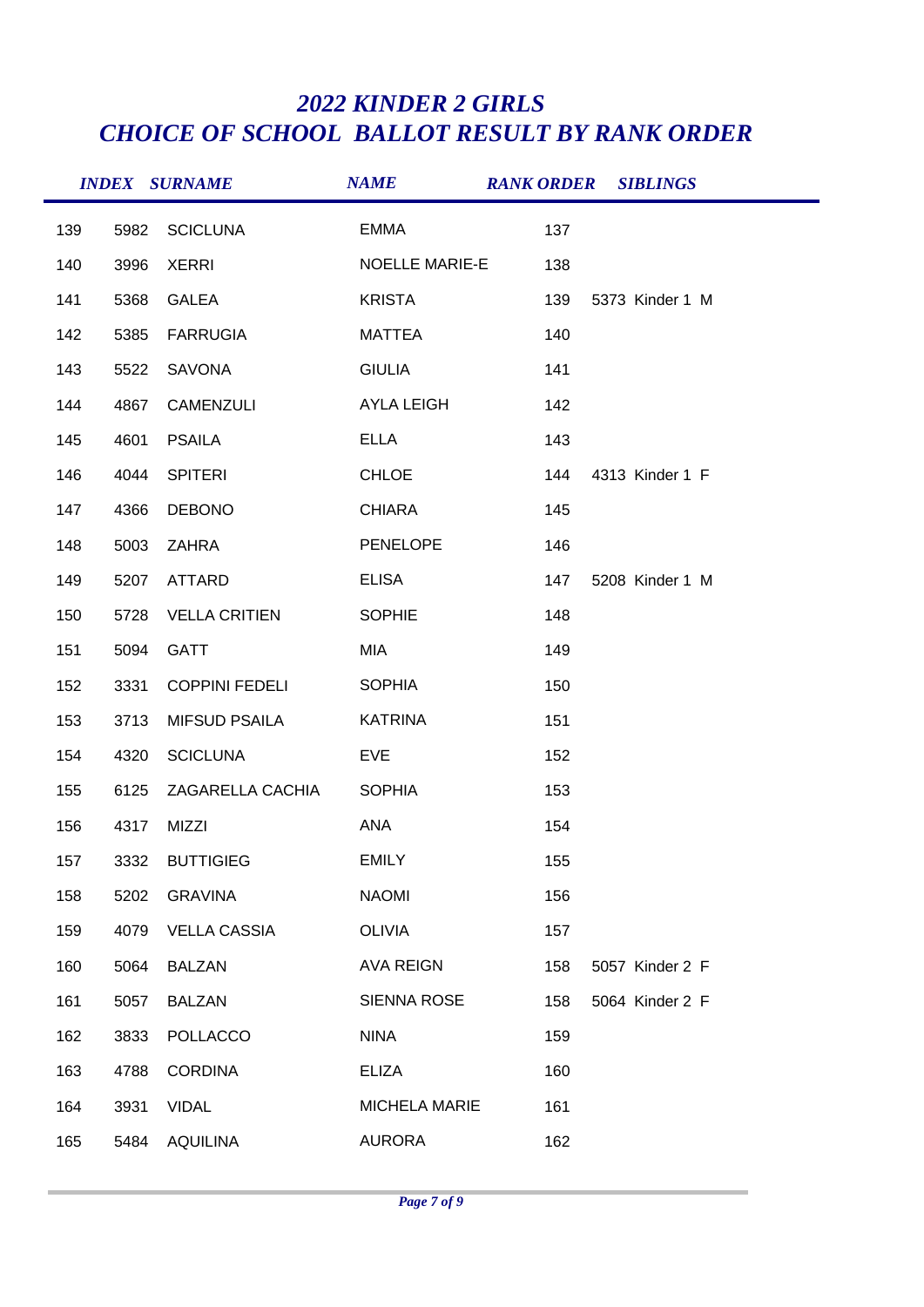|     |      | <b>INDEX SURNAME</b>              | <b>NAME</b>            |     | <b>RANK ORDER SIBLINGS</b> |  |
|-----|------|-----------------------------------|------------------------|-----|----------------------------|--|
| 166 | 3164 | ZAMMIT                            | <b>EMMA RUBY</b>       | 163 |                            |  |
| 167 | 4885 | <b>BORG</b>                       | <b>MARTINA</b>         | 164 |                            |  |
| 168 | 5579 | BAJADA                            | <b>CHAYENNE</b>        | 165 |                            |  |
| 169 | 3258 | <b>CUTAJAR GUNTRIP</b>            | <b>ELLIE</b>           | 166 |                            |  |
| 170 | 3057 | <b>CUSCHIERI</b>                  | LAYLA                  | 167 |                            |  |
| 171 | 4667 | <b>GALEA</b>                      | <b>NINA</b>            | 168 |                            |  |
| 172 | 5299 | <b>SILVIO</b>                     | <b>MARTINA</b>         | 169 |                            |  |
| 173 | 1895 | <b>FARRUGIA</b>                   | <b>KATE</b>            | 170 |                            |  |
| 174 | 5136 | MUÑOZ JEAN BAPTIST CLARA ISABELLA |                        | 171 |                            |  |
| 175 | 4843 | <b>SCHIAVONE</b>                  | <b>MELANIA</b>         | 172 |                            |  |
| 176 | 5117 | <b>GOODRUM</b>                    | <b>ELLIE</b>           | 173 |                            |  |
| 177 | 5433 | <b>MICALLEF</b>                   | <b>FAITH</b>           | 174 |                            |  |
| 178 | 3067 | <b>CARABOTT</b>                   | <b>MARTINA</b>         | 175 |                            |  |
| 179 | 4425 | ATTARD                            | AMY                    | 176 | 4422 Kinder 1 M            |  |
| 180 | 4609 | <b>MAMO PORTELLI</b>              | <b>CHARLOTTE</b>       | 177 |                            |  |
| 181 | 1310 | <b>POLJSAK</b>                    | ZARA                   | 178 |                            |  |
| 182 | 4131 | <b>BRIFFA</b>                     | <b>GIULIA VALENTIN</b> | 179 |                            |  |
| 183 | 4233 | MICALLEF CRISTINA                 | ZAYLEY NADESH          | 180 |                            |  |
| 184 | 6028 | <b>DEBONO</b>                     | <b>AMELIA</b>          | 181 |                            |  |
| 185 | 5379 | <b>CUSCHIERI</b>                  | <b>EMMA</b>            | 182 |                            |  |
| 186 | 4264 | ZARB                              | <b>VALENTINA</b>       | 183 |                            |  |
| 187 | 4276 | <b>CARUANA</b>                    | <b>MICHELA</b>         | 184 |                            |  |
| 188 | 5363 | <b>ATTARD DALLI</b>               | <b>GABRIELLE</b>       | 185 |                            |  |
| 189 | 3542 | ZARB FENECH                       | <b>FAITH</b>           | 186 |                            |  |
| 190 | 3661 | <b>BALDACCHINO GRECH</b>          | <b>ENYA</b>            | 187 |                            |  |
| 191 | 3787 | <b>CAMILLERI</b>                  | ANA                    | 189 |                            |  |
| 192 | 1794 | <b>AZZOPARDI</b>                  | <b>KATRINA</b>         | 190 |                            |  |